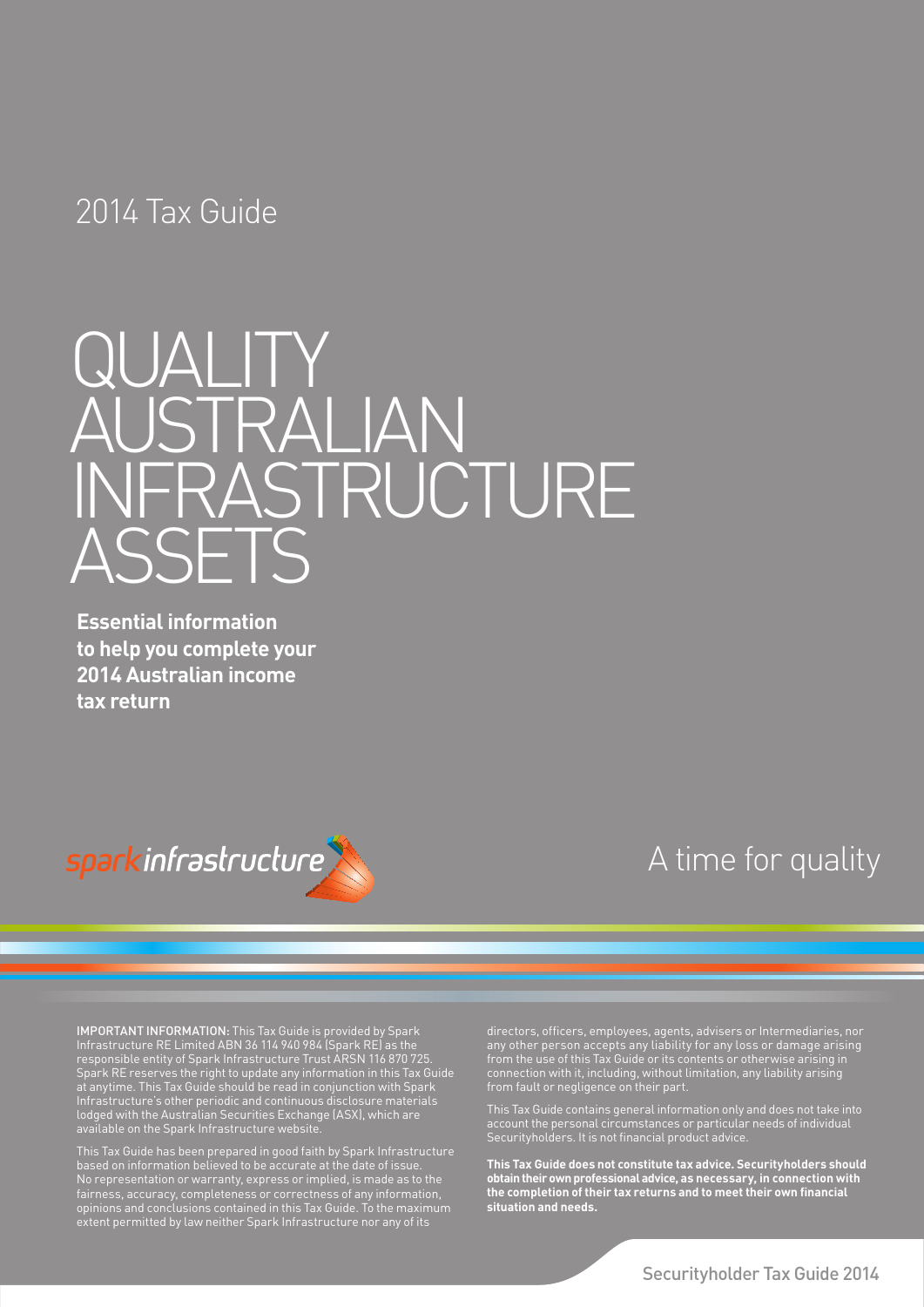

#### July 2014

#### Dear Securityholder,

This Tax Guide should be read in conjunction with your Spark Infrastructure Distribution Statements. These documents contain information that will help you complete your 2014 Australian income tax return.

Spark Infrastructure is a single listed entity through Spark Infrastructure Trust (Spark Trust). Securities in Spark Infrastructure comprise a Loan Note and a unit issued by Spark Trust. The current structure is shown in the diagram below.

Part A of this Guide will assist you in reporting your Spark Infrastructure distributions in your 2014 Australian income tax return.

On 31 December 2010, after approvals by Securityholders and the Courts, Spark Infrastructure implemented a Restructure, which resulted in Spark Trust becoming the parent entity of the group, with Spark Infrastructure Holdings No. 1 Pty Limited (Spark Holdings 1), Spark Infrastructure Holdings No. 2 Pty Limited (Spark Holdings 2) and Spark Infrastructure Holdings No. 3 Pty Limited (Spark Holdings 3) as its subsidiaries.

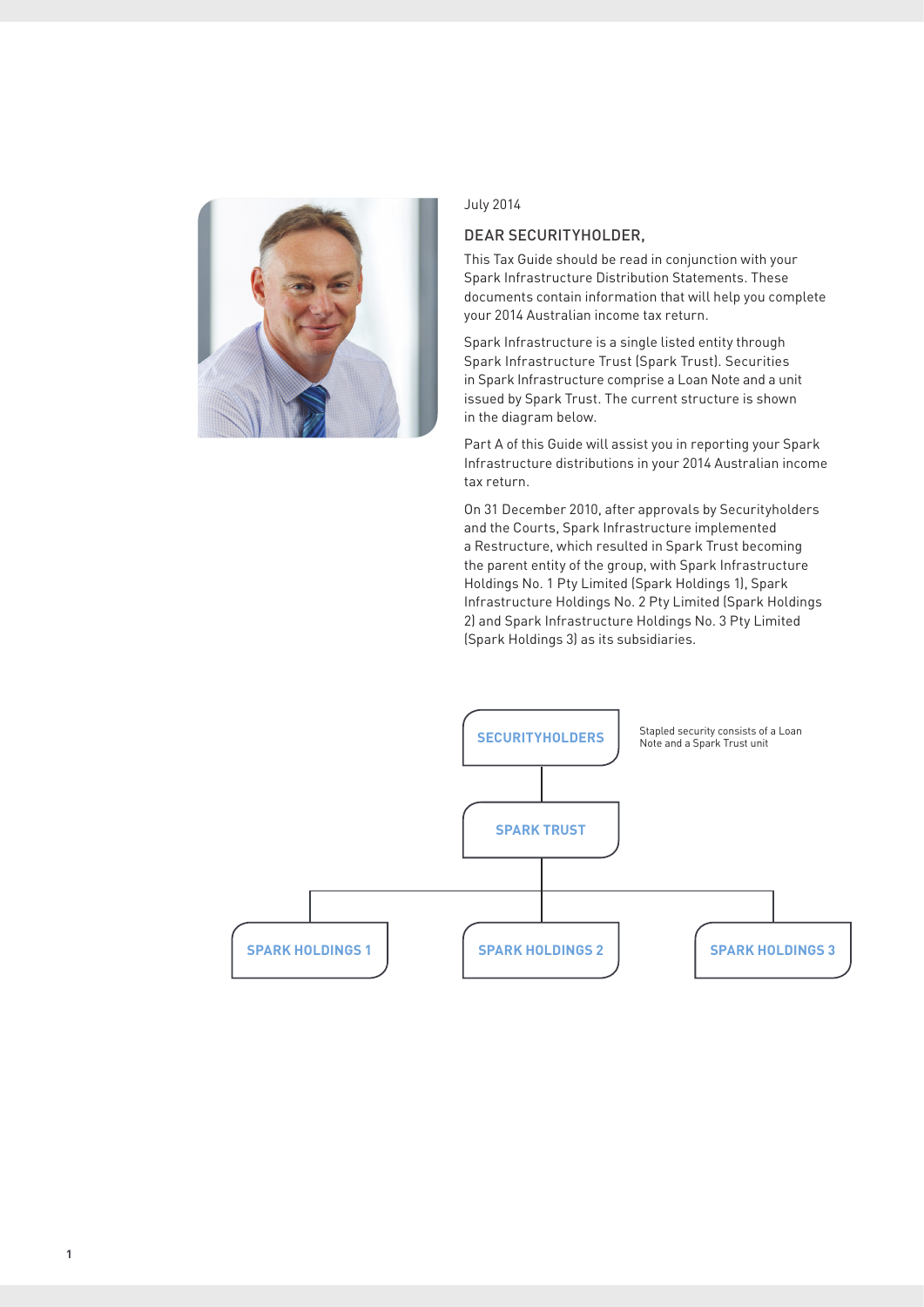If you disposed of any or all of your Spark Infrastructure securities during the year ended 30 June 2014 that you held on or before 20 December 2010 then you would have participated in the Restructure, and you will need to consider the income tax and capital gains tax (CGT) consequences of the Restructure. Part B of this Guide contains information that may assist you in this regard.

If you acquired any Spark Infrastructure securities after 20 December 2010 and disposed of any or all of your securities during the year ended 30 June 2014, you will need to determine the income tax (including CGT) implications of that disposal. Part C of this Guide provides you with information that may assist you for that purpose.

If you participated in either the Institutional Placement which closed on 21 May 2014, or the Security Purchase Plan which closed on 24 June 2014 and subsequently disposed of any or all of your securities during the period ended 30 June 2014 you will need to determine the income tax (including CGT) implications of that disposal. Part C of this Guide provides you with information that may assist you for that purpose.

If you were NOT an individual but you were a resident of Australia for income tax purposes at all times during the year ended 30 June 2014, you should note that this Guide has been prepared primarily to assist investors who are individuals. However, the information contained in this Guide, together with your Distribution Statements, may assist you with the information you need to report your Spark Infrastructure distributions in your Australian income tax return, and address any relevant gain or loss if you disposed of any or all of your Spark Infrastructure securities.

If you were NOT a resident of Australia for all or part of the year ended 30 June 2014, you will need to decide whether to lodge an Australian income tax return. If you do lodge a return, the information contained in the Distribution Statements you received in respect of each distribution and this Guide may assist you.

If you require further factual information, please contact Investor Relations on +61 2 9086 3600.

You should consult your tax adviser if you require tax advice on any of the issues in this Guide, or in relation to the completion of your tax return.

Yours sincerely,

**Rick Francis** Managing Director and CEO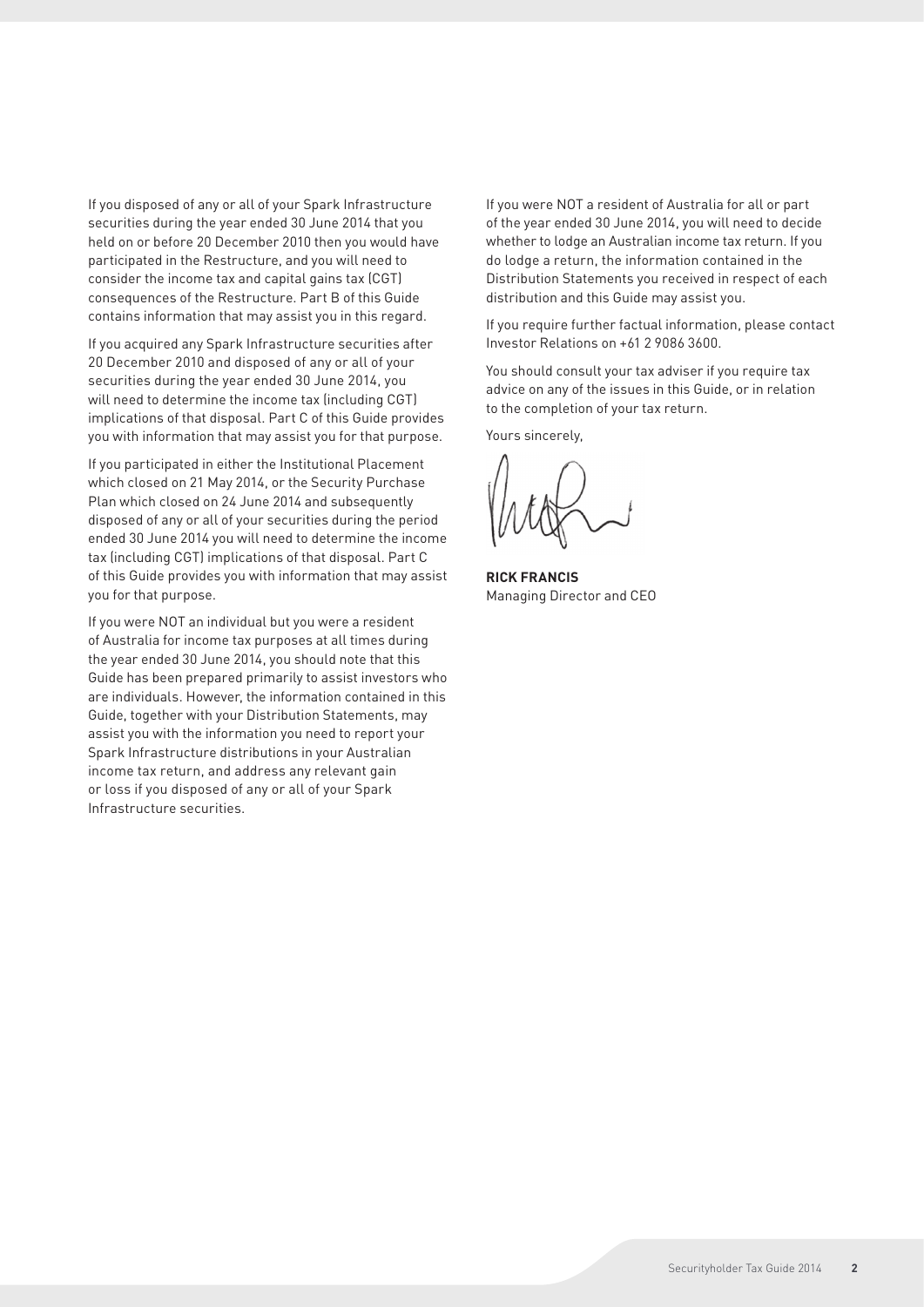# Individuals – How to complete your 2014 Australian Income Tax Return

# Part A: Spark Infrastructure distributions

In respect of the year ended 30 June 2014, Spark Trust paid the following distributions:

- 13 September 2013: 5.50 cents per Security consisting of 3.50 cents of interest on the Loan Notes and 2.00 cents of Capital Distribution; and
- 14 March 2014: 5.50 cents per Security consisting of 3.55 cents of interest on the Loan Notes and 1.95 cents of Capital Distribution.

No distributions were paid by any other Spark Infrastructure entity.

You should include the total interest you received at item 10L of your 2014 Australian income tax return.

If there is an amount on your Distribution Statements for "Tax File Number withholding", it represents TFN tax withheld from your Spark Infrastructure distributions because you did not supply your TFN or claim an exemption (or in certain circumstances, supply an ABN). If this amount has not previously been refunded to you, you may claim a credit or refund for it by including 46.5% of the total interest to which Tax File Number withholding applied at item 10M of your 2014 Australian income tax return.

If you have had TFN tax withheld you should seek advice from your tax agent.

| 10 Gross interest                                         | -00                     |
|-----------------------------------------------------------|-------------------------|
| Tax file number amounts<br>withheld from gross interest M | Gross interest <b>T</b> |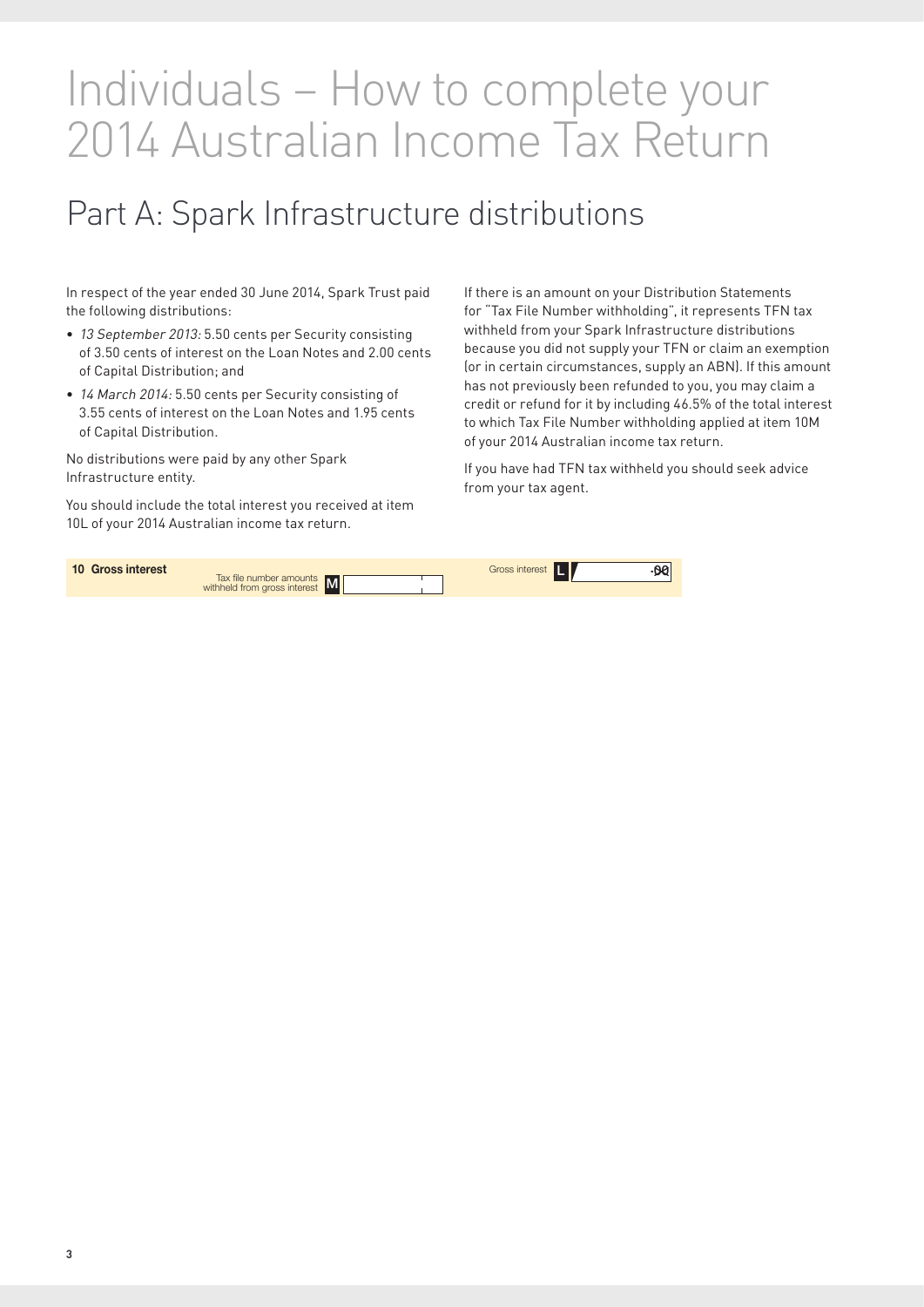# Part B: Addressing the 2010 Restructure

If you participated in the 2010 Restructure, you will need to consider the consequences. This Part will assist you. If you acquired all of your Spark Infrastructure securities on or after 21 December 2010, then you did not participate in the Restructure and therefore you do not need to read this Part.<sup>1</sup>

On 31 December 2010, Spark Infrastructure implemented a Restructure, whereby:

- Loan Note Repayment: Spark Trust repaid \$0.60 of the principal amount outstanding on each Loan Note (and Securityholders applied the amount repaid to the issue of additional Spark Trust units), such that each Loan Note now has a face value of \$0.65; and
- • Simplification: Spark Trust acquired 100% of the shares in Spark Holdings 1, Spark Holdings 2 and Spark Holdings 3, with the result that the Spark Infrastructure securities were simplified from a five stapled security (with four issuers) to a dual stapled security (with Spark Trust as the sole listed entity).

The ATO has issued a Class Ruling, CR 2011/27, which addresses the tax consequences of the Restructure for Securityholders. The Class Ruling confirms that for Australian resident individuals who hold their Spark Infrastructure securities on capital account, the Australian tax consequences of the Restructure were as follows:

• In respect of the Loan Note Repayment: the Loan Note Repayment reduced the acquisition cost of each Loan Note by \$0.60, and increased the CGT cost base of each Spark Trust unit by \$0.60. Also, the acquisition date of a parcel of your Spark Trust units will be adjusted (refer below).

• In respect of the Simplification: the Simplification qualified for CGT roll-over relief. The cost base of your Spark Trust units may be adjusted, but no capital gains or losses will have arisen as a result of the Simplification (i.e. the previous cost base of your shares in Spark Holdings 1, Spark Holdings 2 and Spark Holdings 3 may be added to the cost base of your Spark Trust units).

Appendix 1 will assist you in working out the acquisition cost of your Loan Notes, and the cost base of your Spark Trust units, taking into account the consequences of the Restructure.

The acquisition date of a parcel of your Spark Trust units will have changed as a result of the Restructure. This may be relevant to determining whether you qualify for the CGT discount. The table under the heading "CGT discount" in Part C of this Guide will assist you in working out your acquisition date.

For further information, Securityholders are encouraged to refer to the ATO Class Ruling, a copy of which is available on the Spark Infrastructure website.

<sup>1</sup> The relevance of 21 December 2010 is that this was the date on which the Restructured dual stapled Spark securities were first traded on the ASX (on a deferred settlement basis). Therefore, if you disposed of your Spark Infrastructure securities by the end of 20 December 2010, or acquired your Spark Infrastructure securities after that date, you would not have participated in the Restructure.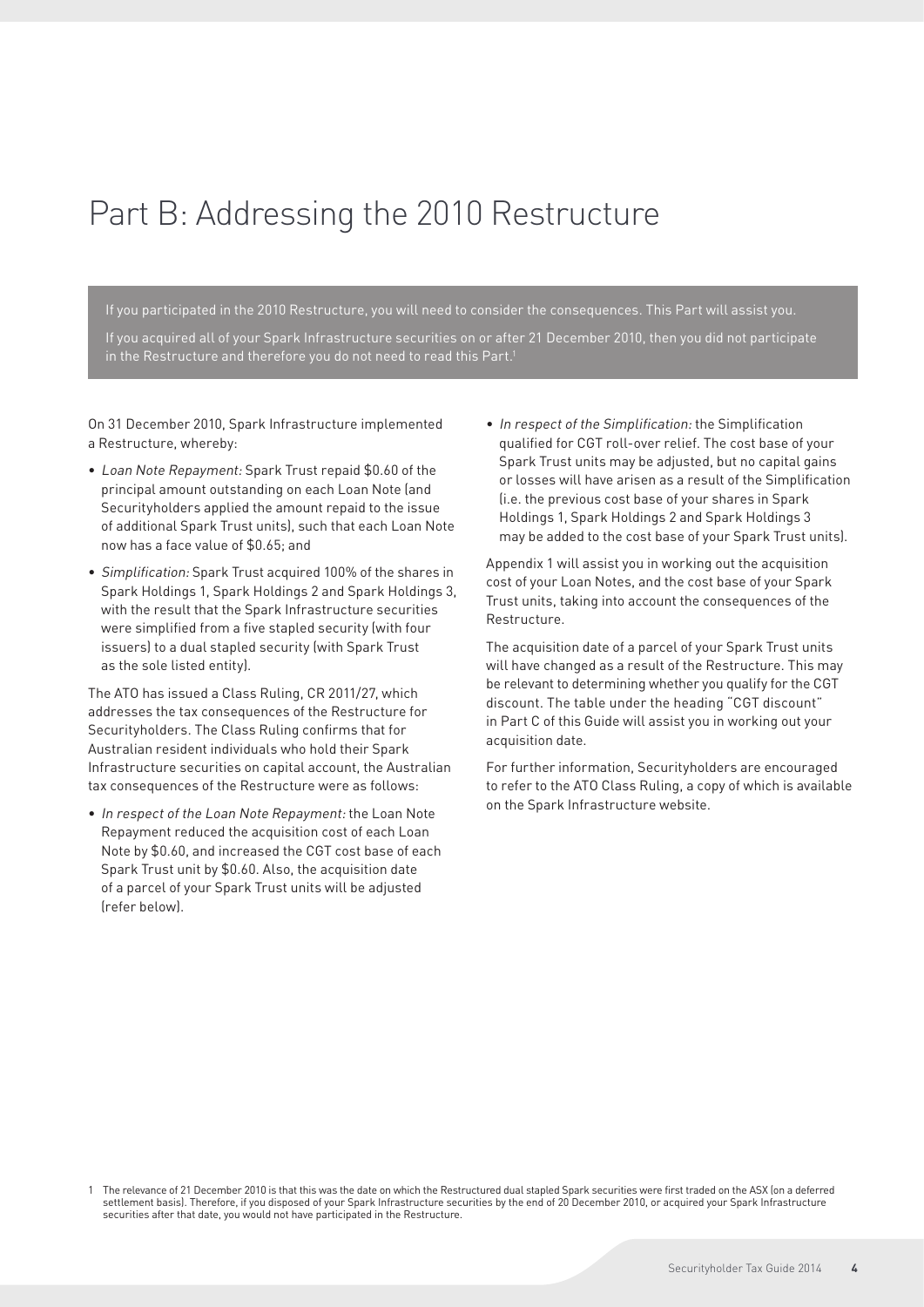## Individuals – How to complete your 2014 Australian Income Tax Return (cont.)

# Part C: Tax implications arising on disposals of Spark Infrastructure securities

If you disposed of any or all of your Spark Infrastructure securities (or you entered into a contract to do so) at any time during the income year ended 30 June 2014, you need to address the tax consequences of that disposal. This Part will

#### **Recognition of gain or loss**

You will need to reflect in your 2014 Australian income tax return the gain or loss you make on any disposal of part or all of your Spark Infrastructure investment in the year ended 30 June 2014.

#### **Revenue v capital account**

In certain circumstances, your Spark Infrastructure investment may have been held on revenue account.

If you have held your Spark Infrastructure investment on revenue account, you may have an ordinary income gain or deductible loss (in addition to the gain or loss that arose on disposal of your Loan Notes) which you will need to calculate in respect of your disposal.

The Loan Note component of your Spark Infrastructure security should be regarded as a "traditional security" for Australian tax purposes. This means that a profit made on the disposal of a Loan Note is generally taxed as ordinary income (not as a capital gain), and a loss is generally deductible.

If you believe that you held your Spark Infrastructure investment on revenue account, or if you are unsure, you may wish to consult your tax adviser.

#### **Spark Infrastructure stapled security constitutes a number of separate assets**

Up to and including 20 December 2010, a Spark Infrastructure stapled security consisted of five stapled securities: one Loan Note issued by Spark Trust, one unit in Spark Trust, one share in Spark Holdings 1, one share in Spark Holdings 2 and one CHESS Depositary Interest (CDI) in Spark Holdings 3.

After 20 December 2010, a Spark Infrastructure stapled security consists of one Loan Note issued by Spark Trust stapled to one unit in Spark Trust.

For Australian tax purposes, each component of a Spark Infrastructure stapled security is a separate asset. This means that you will need to perform separate calculations to determine the gain or loss you made in respect of each component of your stapled security.

#### **Calculation of gain or loss**

The information below will assist you in calculating your gains and/or losses and direct you to the Appendices where additional information can be found. You will require the following information:

- the time at which you acquired your Spark Infrastructure securities; and
- the time at which you disposed of your Spark Infrastructure securities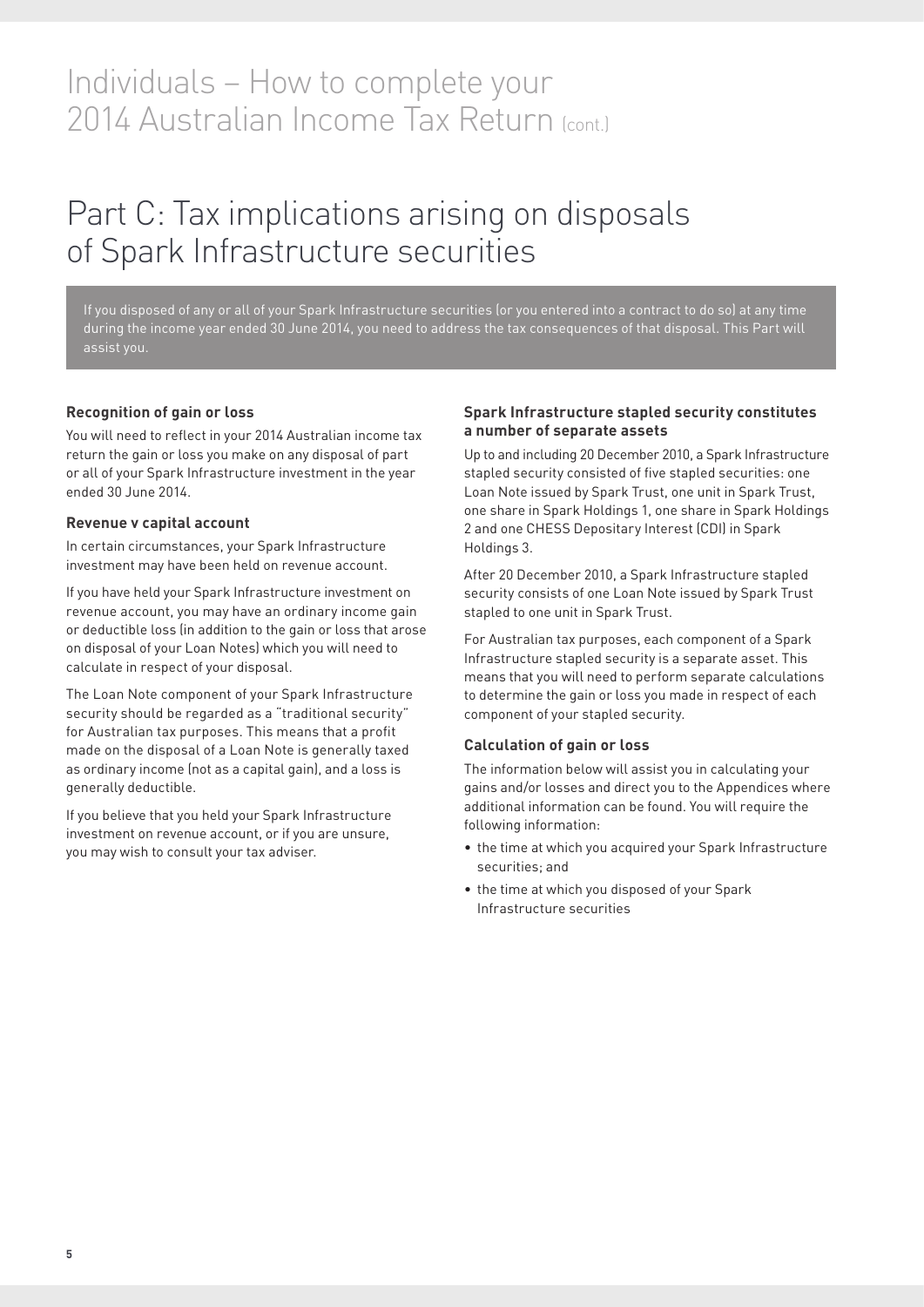If you acquired or disposed of your Spark Infrastructure securities at more than one time, you should determine the acquisition and disposal time of each relevant parcel before referring below.

| For securities<br>acquired before<br>21 December 2010 <sup>2</sup>      | . Work out the acquisition cost of each Loan Note and the CGT cost base of each Spark Trust<br>unit, taking into account the consequences of the Restructure. Appendix 1 may assist you.<br>• Split the sales proceeds of each Spark Infrastructure security between the Loan Note and<br>the Spark Trust unit. The breakdown in Appendix 1 may assist you. |
|-------------------------------------------------------------------------|-------------------------------------------------------------------------------------------------------------------------------------------------------------------------------------------------------------------------------------------------------------------------------------------------------------------------------------------------------------|
| For securities<br>acquired on or after<br>21 December 2010 <sup>2</sup> | • Work out the acquisition cost of each Loan Note and the CGT cost base of each Spark Trust unit.<br>Appendix 2 may assist you.<br>• Split the sales proceeds of each Spark Infrastructure security between the Loan Note and the<br>Spark Trust unit. The breakdown in Appendix 2 may assist you.                                                          |

Generally, the tax outcomes in respect of the disposal of your Spark Infrastructure securities should be as follows:

- In respect of the Loan Notes:
	- − If your sales proceeds from the Loan Notes exceeded your acquisition cost, $3$  your gain on the disposal is the excess amount. This gain would be on revenue account.
	- − If your sales proceeds were less than your acquisition cost,<sup>3</sup> your loss on the disposal is the difference between the two amounts. This loss would be on revenue account.
- In respect of the other components of your stapled security:
	- − If your sales proceeds from the units exceeded your cost base, your capital gain for CGT purposes is the excess amount.
	- − If your sales proceeds from the units were less than your cost base, your capital loss for CGT purposes is the difference between the two amounts.

#### **CGT discount**

Generally, if you are an individual and you disposed of your Spark Infrastructure securities 12 months or more after acquiring them, your capital gains (which will not include any gains made on the Loan Notes) should qualify for the CGT discount.

If you qualify for the CGT discount, your capital gains (after being offset by any relevant CGT losses that you have) will be reduced by 50% in the case of individuals and most trusts, and 33% in respect of complying superannuation entities.

- 2 The relevance of 21 December 2010 is that this was the date on which the Restructured dual stapled Spark securities were first traded on the ASX (on a deferred settlement basis). If you disposed of your Spark Infrastructure securities by the end of 20 December 2010, or acquired your Spark Infrastructure securities after that date, you would not have participated in the Restructure.
- 3 The acquisition cost of your Loan Notes will have been adjusted (to take into account the Restructure) if you acquired your Spark Infrastructure securities before 21 December 2010 and disposed of them after that date. The table above will direct you to the Appendices where further information can be found.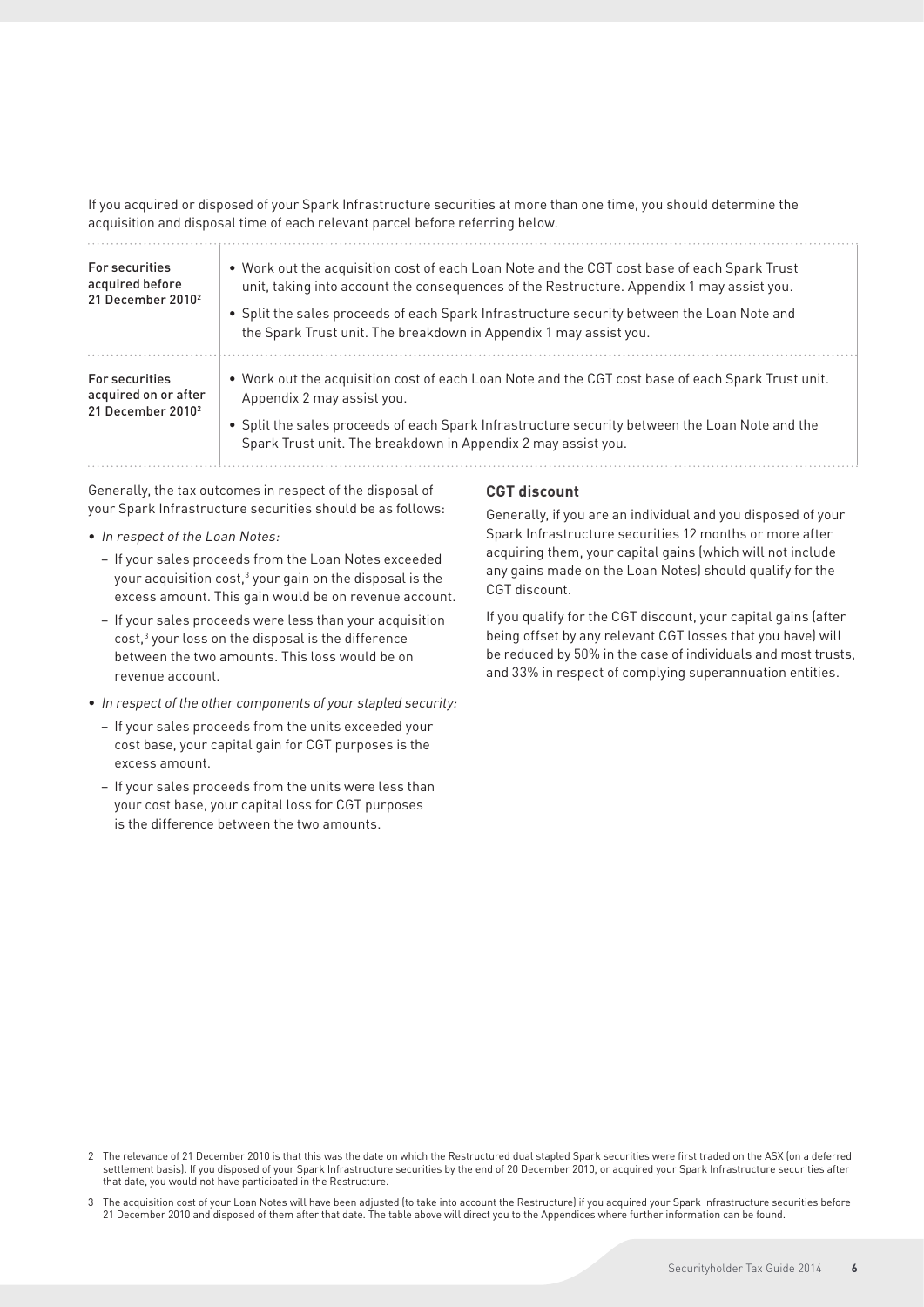## p comptete your 2014 Australian Income Tax Return (cont.) Individuals - How to complete your

### .<br>The information below may assist you in determining the acquisition date of each component of your Spark Infrastructure securities.

| For securities                                             | . The acquisition date of 99.5% of your Spark Trust units will be 31 December 2010.                                                      |
|------------------------------------------------------------|------------------------------------------------------------------------------------------------------------------------------------------|
| acquired before                                            | • The acquisition date of your remaining Spark Trust units (0.5%) is the date on which you acquired                                      |
| 21 December 2010                                           | the relevant Spark Infrastructure stapled security.                                                                                      |
| For securities<br>acquired on or after<br>21 December 2010 | • The acquisition date of each Spark Trust unit is the date on which you acquired the relevant Spark<br>Infrastructure stapled security. |

#### **Completing your tax return** Other rental deductions Net rent

#### Loan Notes

If you made any gains on the disposal of the Loan Notes, you should work through Section 24 (Other Income) of the TaxPack 2014 Supplement to arrive at the amount(s) you should include at item 24 of your 2014 Australian income tax return (supplementary section).



If you made any losses on the disposal of the Loan Notes, you should work through Section D15 (Other Deductions) of the over<br>TaxPack 2014 Supplement to arrive at the amount(s) you should include at item D15 of your 2014 Australian income tax return (supplementary section).  $\blacksquare$ ack 2014 Sup

| Description of claim                         | <b>D15 Other deductions</b> – not claimable at items <b>D1</b> to <b>D14</b>          | Election expenses E |  |
|----------------------------------------------|---------------------------------------------------------------------------------------|---------------------|--|
|                                              |                                                                                       | Other deductions J  |  |
| <b>TOTAL SUPPLEMENT</b><br><b>DEDUCTIONS</b> | Items D11 to D15 - add up the boxes and transfer this amount to $\bigcirc$ on page 3. |                     |  |
|                                              |                                                                                       |                     |  |

#### Spark Trust Units

.<br>After calculating the capital gains and/or losses in respect of disposals of each unit in Spark Trust, you should work through obonen to (odphat odine) or including den between oupprement to different dentities, you bitchen<br>2014 Australian income tax return (supplementary section). Section 18 (Capital Gains) of the TaxPack 2014 Supplement to arrive at the amount(s) you should include at item 18 of your .00 N natural disaster

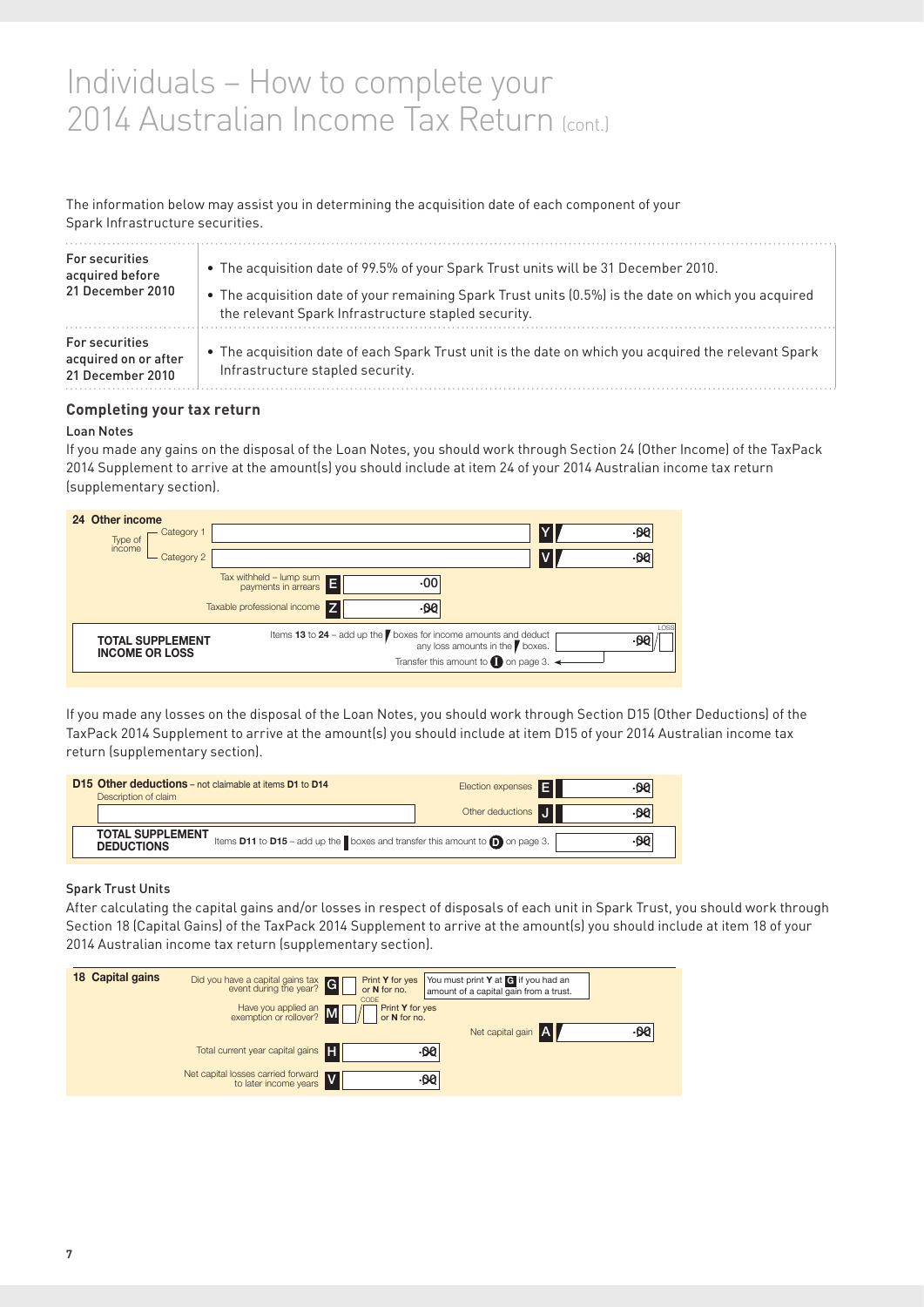# Appendix 1

**Working out the acquisition cost and cost base of the components of a Spark Infrastructure security that was acquired before 21 December 2010**

#### **Step 1: Work out the acquisition cost of the Loan Notes**

- a.First, you will need to decide how much of your purchase price for each Spark Infrastructure security related to the Loan Note at the time the security was acquired. Whilst it is for you to decide how to split the purchase price of your Spark Infrastructure stapled security, you may choose to use the allocation set out in below as a guide.
- b.As you held these Loan Notes on 21 December 2010, you will have participated in the Restructure that took place on 31 December 2010. This means that you will need to reduce the acquisition cost of each Loan Note (as determined at step 1a) by \$0.60.

#### **Step 2: Work out the CGT cost base of the units in Spark Trust**

The CGT cost base of each Spark Trust unit will be your purchase price for the Spark Infrastructure security, less:

- the acquisition cost of the Loan Note component (which you calculated at step 1); and
- any tax deferred distributions you received from Spark Trust. Information on tax-deferred distributions made by Spark Trust (up to 30 June 2014) is included at Appendix 3.

Do not forget that incidental costs of acquisition and disposal (such as any broker fees) should be included in the acquisition cost/cost base of the securities to which they relate.

Note: The acquisition date of a parcel of your Spark Trust units will be adjusted as a consequence of your participation in the Restructure.

## **Breakdown of the value of a Spark Infrastructure security for Spark Infrastructure securities acquired before 21 December 2010**

Spark Infrastructure securities before 21 December 2010 consist of a Loan Note issued by Spark Trust, a unit in Spark Trust, a share in Spark Holdings 1, a share in Spark Holdings 2 and a CDI in Spark Holdings 3.

You may allocate your purchase price as follows:

- • Loan Note: \$1.254
- • Other components of the stapled security: Allocate the remainder of the purchase price/sales proceeds using the following percentage split:
	- − Spark Trust unit: 41.8%
	- − Spark Holdings 1 share: 33.6%
	- − Spark Holdings 2 share: 24.6%
	- − Spark Holdings 3 CDI: Nil

This is the allocation percentage that was applied at the time of IPO.

For ease of reference, the table below sets out the issue prices for each component of a Spark Infrastructure security (up to 21 December 2010) for issues to the public.

|                      | Type of<br><b>Issue</b> | <b>Issue Price</b><br>per security | Loan Note | Unit in Spark<br>Trust | Holdings 1 | Share in Spark Share in Spark<br>Holdings 2 | <b>CDI</b> in Spark<br>Holdings 3 |
|----------------------|-------------------------|------------------------------------|-----------|------------------------|------------|---------------------------------------------|-----------------------------------|
| 16 Dec 2005          | IP <sub>0</sub>         | \$1.80                             | \$1.25    | \$0.23                 | \$0.1846   | \$0.1354                                    | Nil                               |
| 25 Sep 2009          | <b>DRP</b>              | \$1.0862                           | \$1.0862  | Nil                    | Nil        | Nil                                         | Nil                               |
| 8 and<br>28 Oct 2010 | Entitlement<br>Offer    | \$1.00                             | \$1.00    | Nil                    | Nil        | Nil                                         | Nil                               |

4 The relevance of the \$1.25 is that this was the face value of the Loan Note before 21 December 2010.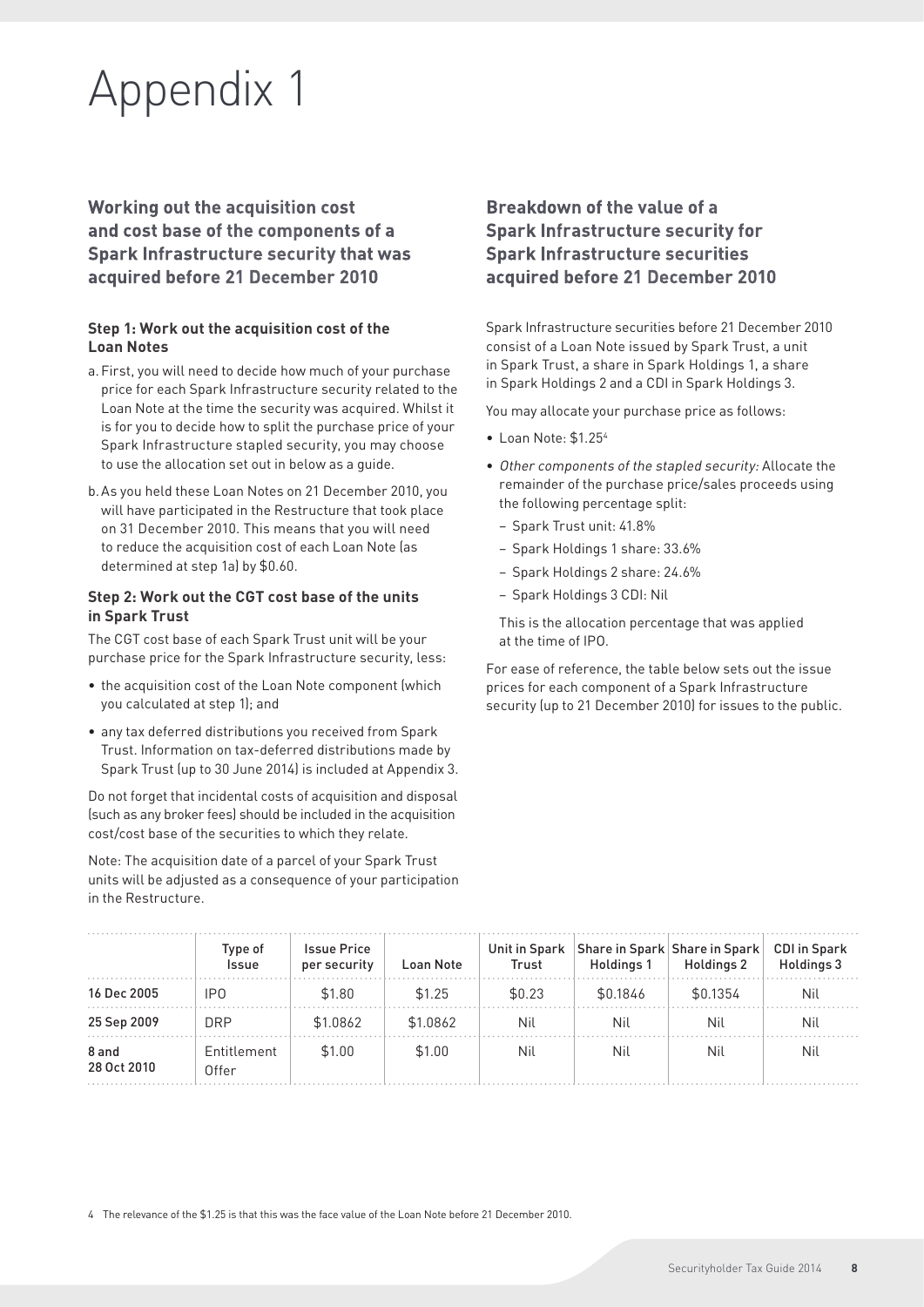# Appendix 2

**Working out the acquisition cost and cost base of the components of your Spark Infrastructure securities – securities acquired on or after 21 December 2010**

#### **Step 1: Work out the acquisition cost of the Loan Notes**

You will need to decide how much of your purchase price for each Spark Infrastructure security related to the Loan Note. Whilst it is for you to decide how to split the purchase price of your Spark Infrastructure stapled security, you may choose to use the allocation set out below as a guide.

#### **Step 2: Work out the CGT cost base of the units in Spark Trust**

The remaining purchase price (after allocation to the Loan Note) will be the CGT cost base of the Spark Trust unit.

Tax-deferred distributions you received from Spark Trust will reduce the cost base of your Spark Trust units, and can in certain circumstances give rise to capital gains on receipt.

Do not forget that incidental costs of acquisition and disposal (such as any broker fees) should be included in the acquisition cost/cost base of the securities to which they relate.

### **Breakdown of the value of a Spark Infrastructure security for Spark Infrastructure securities acquired on or after 21 December 2010**

Spark Infrastructure securities acquired on or after 21 December 2010 consist of a Loan Note issued by Spark Trust, stapled to a unit in Spark Trust.

You may allocate your purchase price and sales proceeds as follows:

- Loan Note: \$0.65<sup>5</sup>
- Spark Trust unit: Remainder of the purchase price/sales proceeds, after allocation to the Loan Note.

For ease of reference, the table below sets out the issue prices for each component of a Spark Infrastructure security (from 21 December 2010 to 30 June 2014) for issues to the public.

|                             | Type of<br><b>Issue</b> | <b>Issue Price</b> |        | Unit in<br>per security Loan Note Spark Trust |
|-----------------------------|-------------------------|--------------------|--------|-----------------------------------------------|
| 21 May 2014   Institutional | Placement               | \$1.76             | \$0.65 | \$1.11                                        |
| 30 June 2014 SPP            |                         | \$1.76             | \$0.65 | \$1.11                                        |

5 The relevance of the \$0.65 is that this is the face value of the Loan Note on or after 21 December 2010.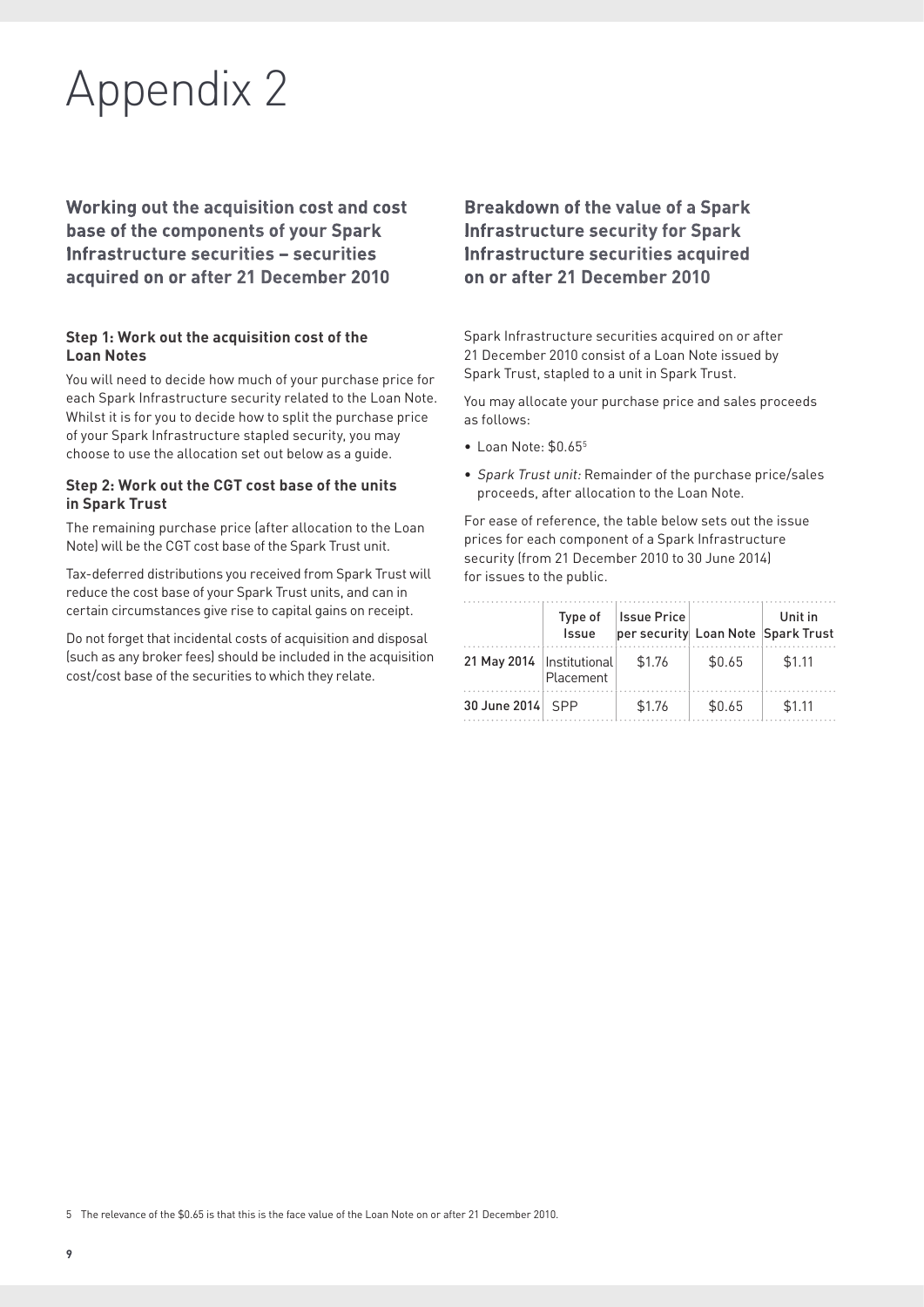# Appendix 3

## **Tax deferred distributions made by Spark Infrastructure up to 30 June 2014**

| Date              | Tax deferred distribution per Spark Trust unit |
|-------------------|------------------------------------------------|
| 15 March 2006     | $0.01$ cents                                   |
| 15 September 2006 | 0.34 cents                                     |
| 15 March 2007     | 1.26 cents                                     |
| 14 September 2007 | 1.79 cents                                     |
| 14 March 2008     | 2.68 cents                                     |
| 15 September 2008 | 2.48 cents                                     |
| 13 March 2009     | 2.41 cents                                     |
| 15 September 2009 | Nil                                            |
| 15 March 2010     | Nil                                            |
| 15 September 2010 | Nil                                            |
| 15 March 2011     | Nil                                            |
| 15 September 2011 | 1.25 cents                                     |
| 15 March 2012     | 1.70 cents                                     |
| 14 September 2012 | 1.73 cents                                     |
| 15 March 2013     | 1.70 cents                                     |
| 13 September 2013 | 2.00 cents                                     |
| 14 March 2014     | 1.95 cents                                     |
|                   |                                                |

Note: None of the other entities in the Spark Infrastructure group have made any tax deferred distributions.